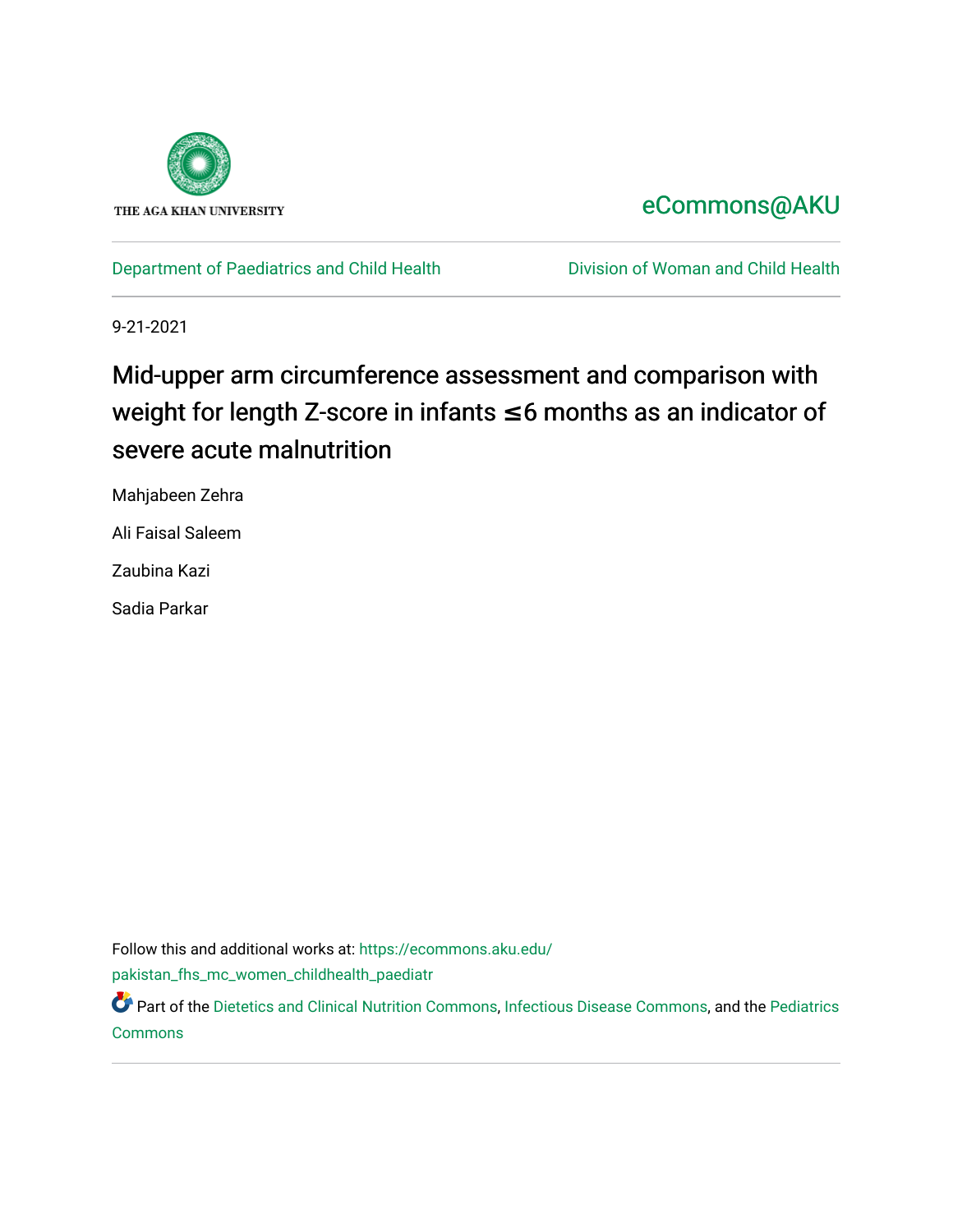Cureus

**Review began** 07/30/2021 **Review ended** 09/13/2021 **Published** 09/21/2021

#### **© Copyright** 2021

Zehra et al. This is an open access article distributed under the terms of the Creative Commons Attribution License CC-BY 4.0., which permits unrestricted use, distribution and reproduction in any medium, provided the original author and source are credited.

## **Mid-Upper Arm Circumference Assessment and Comparison With Weight for Length Z-Score in Infants ≤6 Months as an Indicator of Severe Acute Malnutrition**

[Mahjabeen](https://www.cureus.com/users/252109-mahjabeen-zehra) Zehra  $^1$  , Ali [Saleem](https://www.cureus.com/users/150852-ali-saleem)  $^2$  , [Zaubina](https://www.cureus.com/users/252118-zaubina-kazi) Kazi  $^1$  , Sadia [Parkar](https://www.cureus.com/users/252120-sadia-parkar-ii)  $^1$ 

1. Paediatrics and Child Health, Aga Khan University Hospital, Karachi, PAK 2. Infectious Diseases, Aga Khan University Hospital, Karachi, PAK

**Corresponding author:** Ali Saleem, ali.saleem@aku.edu

### **Abstract**

#### **Objective**

To assess the frequency of severe acute malnutrition (SAM) and to determine the validity of mid-upper arm circumference (MUAC) as compared to weight for length z-score (WLZ-score) as an indicator of the nutritional status in this age group.

#### **Methods**

A cross-sectional study, with a purposive sampling was conducted from March 2018 to November 2018 to enroll 540 infants ≤6 months of age from three different sites in Karachi, Pakistan. The anthropometric measurements (MUAC, length and weight) were taken by experienced community health workers. The data were analyzed using SPSS. MUAC was compared with WLZ-score for sensitivity and specificity to observe the concordant among the two diagnostic measures. The Youden Index was used to determine the ideal cut-off for infants less than 6 months of age in this population and the Kappa coefficient was also calculated to assess the agreement between MUAC and WLZ-score.

#### **Results**

The study findings revealed that SAM was found in 13.6% (n=74) of the children. MUAC cut-off ≤11.5 cm yielded the Youden Index of 0.31 with 59.5% sensitivity and 71.4% specificity. The total area under receiver operating characteristic curve was 0.70 (95% CI: 0.63, 0.77; P < 0.001). The degree of agreement between mid-upper arm circumference and weight for length z-score to diagnose SAM ranged from 0.2 to 0.3.

#### **Conclusion**

The Youden index implied that a MUAC cut-off of  $\leq 11.5$  cm can be used as an indicator with acceptable validity for diagnosing SAM in children ≤6 months of age in a low middle income developing country like Pakistan.

**Categories:** Pediatrics **Keywords:** infant, anthropometry, severe acute malnutrition, mid upper arm circumference , whz

#### **Introduction**

There are approximately 3.8 million severely and moderately wasted children under the age of 6 months, mainly in low- and middle-income countries [1]. Moreover, 5.4 million children <5 years die globally each year, with 45% of them directly related to nutrition-related mortality [2]. Current child growth standards use weight for height z scores (WHZ-score) and mid-upper arm circumference (MUAC) measurements as independent measures to identify malnutrition in children between 6 and 60 months of age [3]. It has been argued that these two criteria should be used as complementary measures to independently guide admission and management of malnutrition in this age group [4]. A two-step model has also been put forward suggesting MUAC as a screening tool at the community level, followed by both MUAC and WHZ measurements at the primary health care unit, with both indicators being used independently to diagnose severe acute malnutrition [5].

Despite this suggestion, the conclusions drawn from relevant surveys are not all in agreement. A survey from neighboring India showed that MUAC had low sensitivity (17.5%) and positive predictive value (30.4%) at the recommended cut-off of 11.5 cm for identifying severe acute malnutrition (SAM) in children aged 6-36 months old, arising question on its validity as a screening tool for identifying SAM at the community level [6]. Unlike these results though, another study from India found MUAC cut off of <11.5 cm to be appropriate

#### **How to cite this article**

Zehra M, Saleem A, Kazi Z, et al. (September 21, 2021) Mid-Upper Arm Circumference Assessment and Comparison With Weight for Length Z-Score in Infants ≤6 Months as an Indicator of Severe Acute Malnutrition. Cureus 13(9): e18167. DOI 10.7759/cureus.18167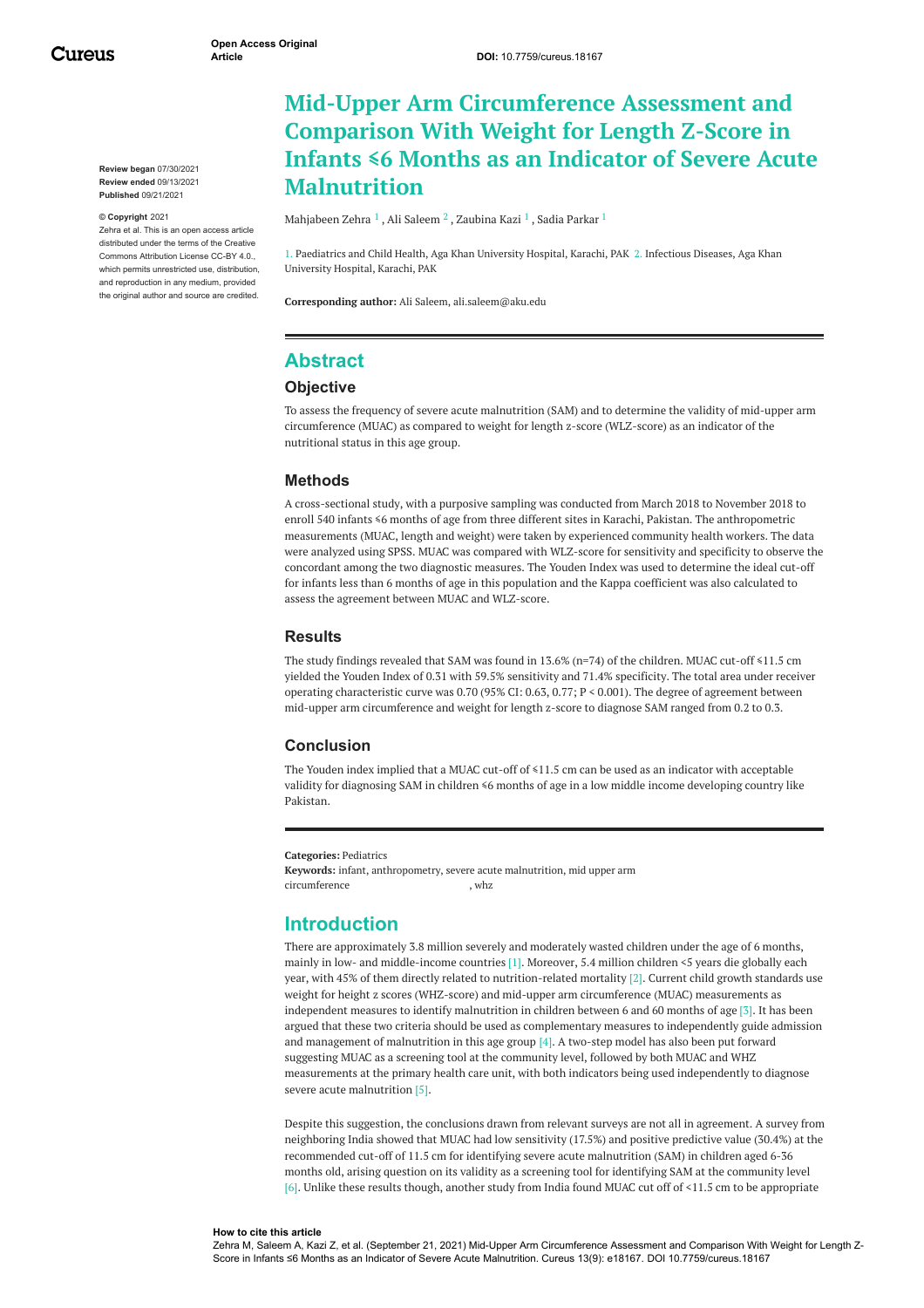for identifying children with severe acute malnutrition [7]. A study from Bangladesh also found it acceptable to rely on MUAC alone as a single assessment tool for case finding of SAM in children <5 years of age [8].

<span id="page-2-0"></span>On the other hand, MUAC has not been considered a reliable measure for diagnosing severe acute malnutrition in infants ≤6 months old because of a lack of data about its inter-observer reliability [9]. MUAC has been reported though to be a highly efficient and field-friendly tool in identifying SAM children in field surveys as compared to using weight measurements that require standard weight and height/length scale/s, and has been praised for its predictive value for death [10].

In infants under 6 months, the World Health Organization defines SAM as those having a WLZ-score of <-3 standard deviations or the presence of bipedal edema [11]. It has been observed that predictive value of death is better for MUAC measurements than WHZ-score classifications in hospitalized children between 6 months and 5 years of age [9]. MUAC measurements are also less affected by hydration status or edema and are therefore a better instrument of defining acute malnutrition in young infants. MUAC has also been shown to have better reliability than WHZ, as the latter is sensitive to the errors in absolute length and weight measurements.

Availability of adequate data on measurement can make MUAC a simple, affordable and reliable screening tool for severe acute malnutrition in infants up to 6 months of age. This study therefore was conducted with the objective of assessing the frequency of severe acute malnutrition and to determine the validity of midupper arm circumference as compared to weight for length z-score as an indicator of the nutritional status in this age group. This study was rationalized to develop MUAC as a standard tool in diagnosing SAM in infants up to 6-month-old by comparing it with the current gold standard WLZ score.

### **Materials And Methods**

This was a cross-sectional observational study conducted in Karachi from March 2018 to November 2018 based on secondary data analysis of an earlier study titled "Building the evidence base for care of acutely ill, undernourished children in limited-resource setting-cohort study" with ethical approval number 4317-Ped-ERC-16. Karachi is located on the southern coastline of Pakistan and is the commercial hub of Pakistan. It is the most populous ethnically diverse city in the country representing communities from all over Pakistan. The study participants in the parent study were enrolled using purposive sampling because of age restriction enrolment in the study, from three sites in Karachi. The sites included, (i) Cattle Colony (Bhains colony), a peri-urban site catering to lower-income families; (ii) Pediatric ward, Civil Hospital Karachi, one of the main public sector hospitals serving a large population pool of lower-income families; (iii) the vaccination center at Aga Khan University, a private tertiary hospital largely population pool of middle to higher-income families. All infants who were under-6 months of age and visiting any of the three study sites for medical checkup with informed consent were included. Pre-term infants and those with severe congenital abnormalities, such as heart defects, neural tube defects and Down's syndrome, that are associated with growth defaulting were excluded from the study. The rationale of having a hospital, a community and a vaccination center is obtaining the community representative sample.

Under the supervision of a research assistant, all measurements were taken by experienced field workers who had been trained by the principal investigator in anthropometric assessment of weight, length and MUAC. Senior research staff monitored the whole data collection process to protect the integrity of the data collected.

Weight was measured using a digital basin measuring scale (SECA 376). The length was measured by placing the child horizontal on a Shorr board and the MUAC was measured using standard UNICEF MUAC tape in the left arm at a flexed position. Weight was taken once with clothes removed, with two observers. Weight, length and MUAC were each taken twice by independent observers and an average of each value is taken as final measurement. If the inter-observer difference was more than 0.5 cm, measurements were repeated. These measurements were then used to calculate weight for length (WLZ) score, weight for age (WAZ) score and length for age (LAZ) scores using the WHO growth charts and the WHO anthropometry calculator [12].

Sample size was calculated using 33% as the percentage frequency of severe acute malnutrition in Pakistan, with a confidence level of 95% and precision of 4%, to be 531 [13]. Against this sample size, data of total 540 infants were included in the study (180 infants from each site, with 30 infants in each category of 1-month intervals from 1 to 6 months).

Statistical Package for Social Sciences (SPSS) was used for data analysis.MUAC was compared with WHZ for sensitivity and specificity to diagnose severe acute malnutrition. The Youden Index was calculated to determine the ideal cut-off for infants less than 6 months of age. The Kappa coefficient was also calculated to calculate the agreement between MUAC and WLZ for diagnosing severe acute malnutrition.

#### **Results**

The study results showed that out of total of 540 children, aged 1-6 months, 57.2% (n=309) were male and 50.9% (n=275)were on exclusive breastfeeding (n=276). Severe acute malnutrition (WLZ Score <3 S.D.) were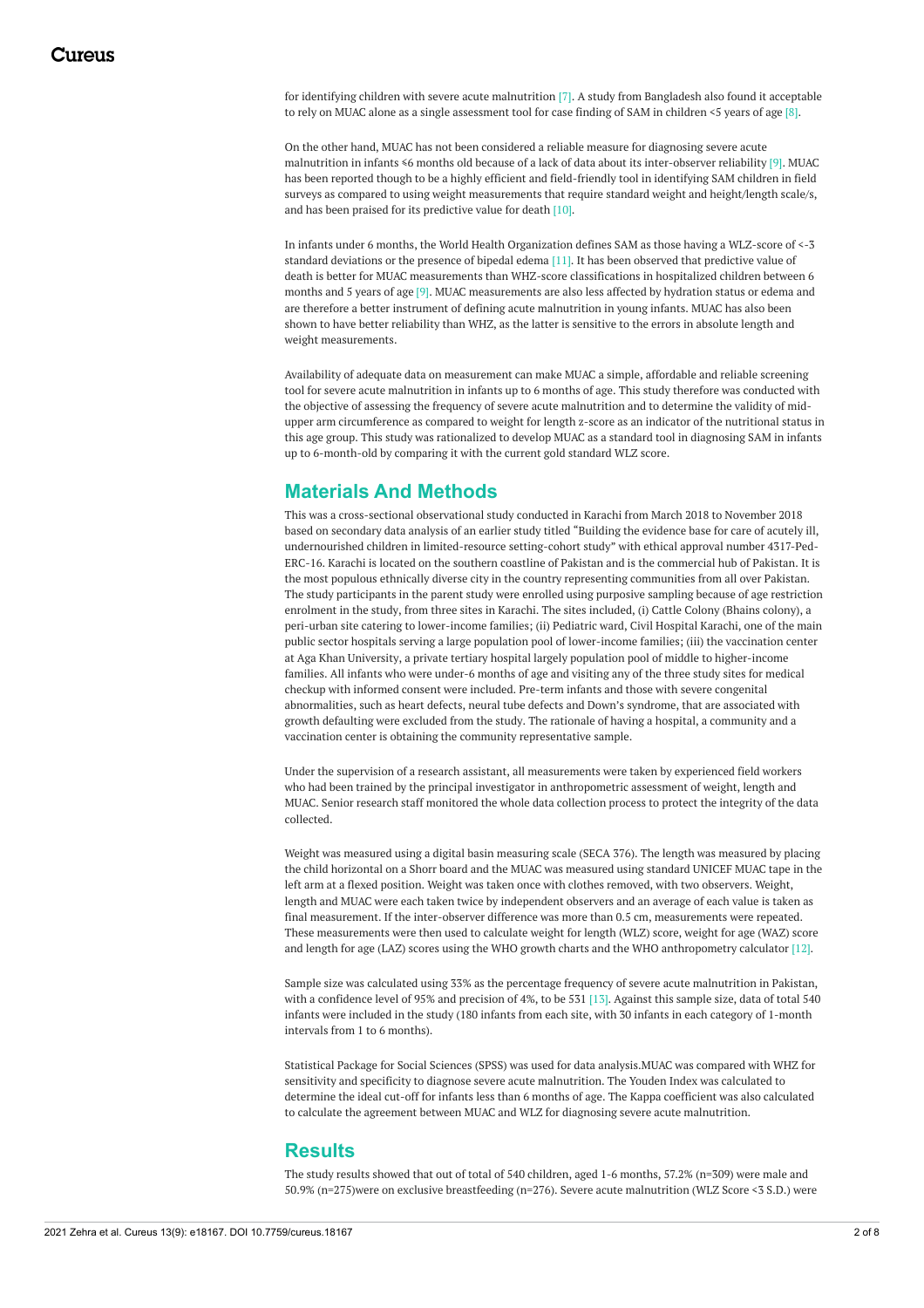<span id="page-3-0"></span>found in n=74 (13.7%) of the study population out of which n=52 (70.3%) were from a government hospital, n=12 (16.2%) were from tertiary care hospital while n=10 (13.5%) were from the peri-urban site. The mean weight, length and MUAC at 6 months were 5.35±1.49 grams; 59.51±5.76 cm; and 12.10±1.71 cm respectively (Table *[1](#page-2-0)*).

| <b>Site</b>                            | Count (%)        |              |
|----------------------------------------|------------------|--------------|
| Govt. hospital                         | 182 (33.7)       |              |
| Peri-urban site                        | 180 (33.3)       |              |
| Tertiary care hospital                 | 178 (33.0)       |              |
| Age in months                          | Count (%)        |              |
| $\mathbf{1}$                           | 88 (16.3)        |              |
| $\overline{2}$                         | 91 (16.9)        |              |
| 3                                      | 90 (16.7)        |              |
| 4                                      | 91 (16.9)        |              |
| $\sqrt{5}$                             | 90 (16.7)        |              |
| 6                                      | 90 (16.7)        |              |
| Gender                                 | Count (%)        |              |
| Male                                   | 309 (57.2)       |              |
| Female                                 | 231(42.8)        |              |
| Breastfeeding                          | Count (%)        |              |
| Exclusively breastfeeding              | 275 (50.9)       |              |
| Mixed feeding                          | 180 (33.3)       |              |
| No                                     | 85 (15.7)        |              |
| Severe acute malnutrition <sup>1</sup> | 74 (14)          |              |
| Anthropometry                          | Mean± SD         | Median (IQR) |
| Weight in kg                           | $5.35 \pm 1.49$  | 5.38(2.08)   |
| Length                                 | $59.51 \pm 5.76$ | 59.4 (7.9)   |
| Mid-upper arm circumference            | $12.10 \pm 1.71$ | 12.3(1.8)    |
| Occipitofrontal circumference          | $38.97 \pm 3.00$ | 39.0 (3.6)   |
|                                        |                  |              |

#### **TABLE 1: Demographic characteristics of the study population (n=540).**

The study findings further revealed that overall the MUAC cut-off ≤11.5 cm yielded the Youden index of 0.31 with sensitivity and specificity of 59.5% and 71.4% respectively. Moreover, the total area under ROC curve was 0.70 (95% CI: 0.63, 0.77; P < 0.000) (Figure *[1](#page-3-0)*).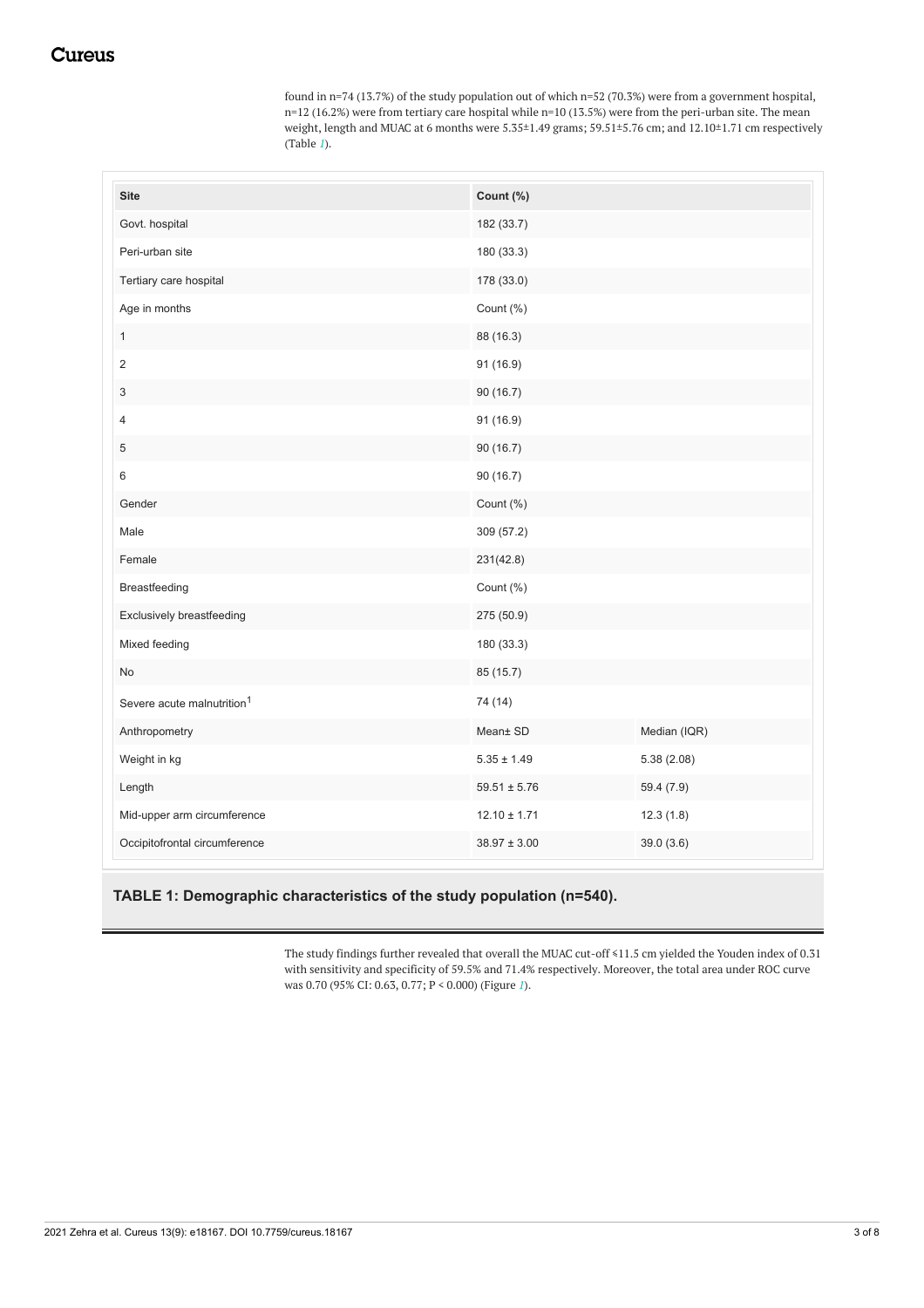<span id="page-4-0"></span>

#### **FIGURE 1: Receiver operating characteristics curve depicting the sensitivity and specificity of MUAC cut off of ≤11.5 cm.**

MUAC: mid-upper arm circumference.

Moreover, the prevalence of under nutrition as measured by WLZ was found to be highest at the age of 3 months (31.1%) (data not shown).

<span id="page-4-1"></span>Among study participants with severe acute malnutrition, the mean MUAC was found to be lowest at the age of 2 months (9.60±1.24 cm) and highest at the age of 5 months (11.76±2.19 cm) (Table *[2](#page-4-0)*).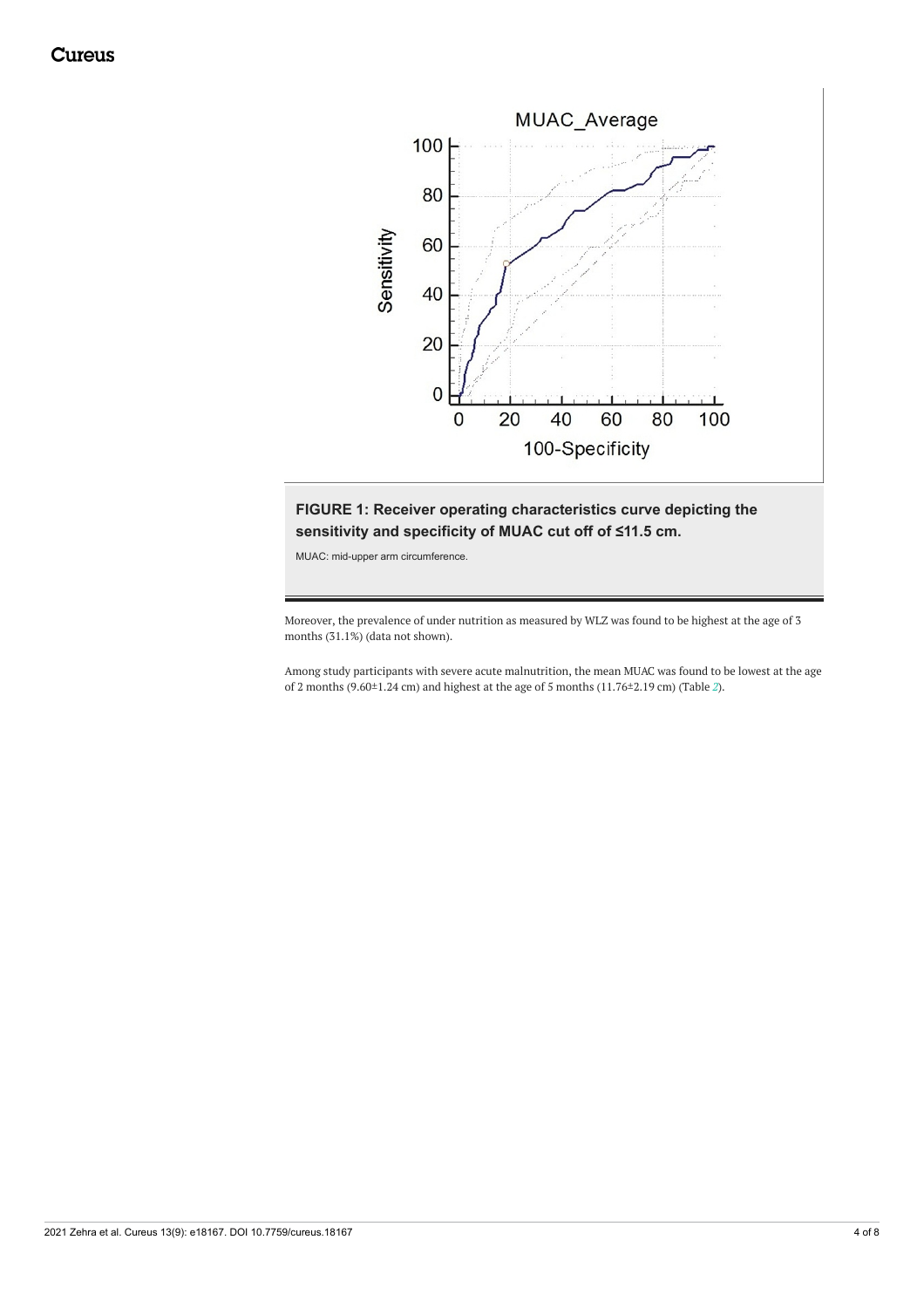## **Cureus**

<span id="page-5-0"></span>

|                          | All study population        |                             |                           | Malnourished infants as per WHO child growth standards |                                              |                                                 |                                  |
|--------------------------|-----------------------------|-----------------------------|---------------------------|--------------------------------------------------------|----------------------------------------------|-------------------------------------------------|----------------------------------|
|                          | Weight in<br>kg,<br>mean±SD | Length in<br>cm,<br>mean±SD | MUAC in<br>cm,<br>mean±SD | <b>Severe Stunting</b><br>$(LAZ < -3SD)$ (%, n)        | Severe Wasting<br>(WLZ < -3SD) $(\%$ ,<br>n) | Severe Underweight<br>$(WAZ < -3SD)$ $(\%$ , n) | MUAC among<br><b>SAM</b> infants |
| 1<br>month               | $4.05 \pm 0.87$             | 53.69±3.23                  | $11.17 \pm 1.34$          | 5.7(5)                                                 | 14.8(13)                                     | 11.4(10)                                        | 10.50±1.60                       |
| $\overline{2}$<br>months | $4.59 \pm 1.05$             | $56.27 \pm 3.72$            | 11.47±1.57                | 11(10)                                                 | 6.6(6)                                       | 16.5(15)                                        | $9.60 \pm 1.24$                  |
| 3<br>months              | $5.02 \pm 1.12$             | 58.12±4.32                  | 11.95±1.65                | 16.7(16)                                               | 8.9(8)                                       | 24.4 (22)                                       | $10.8 \pm 1.83$                  |
| $\overline{4}$<br>months | $5.73 \pm 1.27$             | 60.83±4.23                  | 12.50±1.55                | 16.5(15)                                               | 16.5(15)                                     | 22.0(22)                                        | 11.18±1.62                       |
| 5<br>months              | $6.09 + 1.31$               | 63.19±4.26                  | 12.77±1.82                | 11.1(10)                                               | 21.1(19)                                     | 21.1(19)                                        | 11.76±2.19                       |
| 6<br>months              | $6.67 \pm 1.37$             | 65.31±4.20                  | 12.88±1.48                | 10(9)                                                  | 14.4(13)                                     | 17.8(16)                                        | 11.34±1.39                       |

#### **TABLE 2: Nutritional spectrum of study population.**

MUAC: mid-upper arm circumference; SAM: severe acute malnutrition; WLZ: weight for length score; WAZ: weight for age score; LAZ: length for age score.

> The cross-tabulation between WLZ and MUAC for diagnosing severe acute malnutrition showed the sensitivity of MUAC cut-off of ≤11.5 cm to be 59.5% whereas its specificity was found to be 71.4% (Table *[3](#page-4-1)*).

|             |            | <b>WHZ</b> |               | <b>Total</b> |
|-------------|------------|------------|---------------|--------------|
|             |            | SAM, n (%) | No SAM, n (%) |              |
|             | <b>SAM</b> | 44 (59.5)  | 132 (28.5)    | 176          |
| <b>MUAC</b> | No SAM     | 30(40.5)   | 331 (71.5)    | 361          |
| Total       |            | 74         | 463           | 537          |

#### **TABLE 3: Cross-tabulation between WHZ and MUAC to diagnose severe acute malnutrition in infants ≤ 6 months old.**

WHZ: weight for height z scores; MUAC: mid-upper arm circumference; SAM: severe acute malnutrition.

Moreover, the degree of agreement between MUAC and WLZ as shown by Kappa coefficient to diagnose severe acute malnutrition ranged from 0.2 to 0.3 and was highest for 5 months old children (0.37) though still not good or excellent (Table *[4](#page-5-0)*). However, it should be recognized that as for other age groups, a proportion of malnourished children will be defined by WLZ or MUAC only.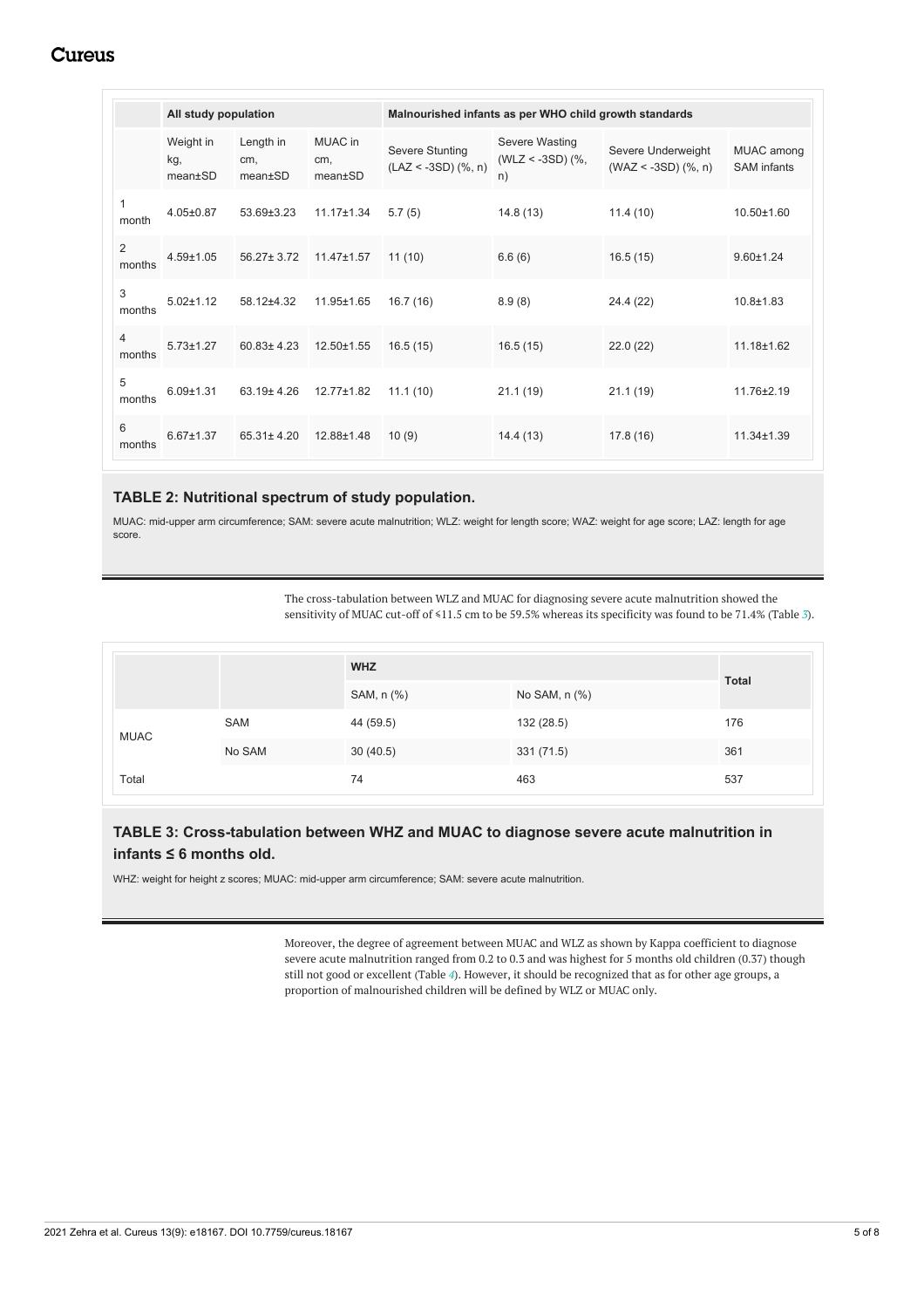## Cureus

| Age in months | K     |
|---------------|-------|
| 3 months      | 0.220 |
| 4 months      | 0.339 |
| 5 months      | 0.375 |
| 6 months      | 0.232 |

**TABLE 4: Age-based Kappa values showing agreement between MUAC and WHZ to diagnose severe acute malnutrition in infants ≤ 6 months old.**

WHZ: weight for height z scores; MUAC: mid-upper arm circumference; SAM: severe acute malnutrition.

#### **Discussion**

The study findings revealed that severe acute malnutrition (WHZ score <3 S.D.) was found in 13.6% of the study population. Moreover, the MUAC cut-off ≤11.5 cm yielded the Youden index of 0.31 with sensitivity and specificity of 59.5% and 71.4% respectively to diagnose severe acute malnutrition in infants up to 6 months of age. Furthermore, the degree of agreement between MUAC and WHZ as shown by kappa coefficient to diagnose severe acute malnutrition was slight and ranged from 0.2 to 0.3 in the same age group.

The WHO defines severe acute malnutrition in infants who are 0-5 months of age as either weight-for-length less than -3 Z-score, or the presence of bilateral pitting edema [14]. The use of MUAC as a screening measure for assessing undernutrition has the following advantages: makes use of simple equipment, is easy to carry to field sites, and requires minimal training [15]. However, MUAC is not currently used as a screening tool in children less than 6 months of age. It has been documented that MUAC is equally effective, if not better, as a diagnostic tool in identifying children with a high risk of death as it was found to have the highest ROC curve in comparison to other nutritional indices [16]. WHO, as per the integrated community case management guidelines, recommends the use of MUAC for assessing and treating sick children in the community [17].

The study results showed that MUAC cut off of ≤11.5 cm can be used with reasonable sensitivity and good specificity to diagnose severe acute malnutrition in infants up to 6 months of age. A study from South Africa in 2015 reported that weight for height measurements identified 7.7% of children as malnourished as compared to 6.6% by MUAC in 0 to 59 month age group, concluding weight for height measurements as more sensitive than MUAC for diagnosing acute malnutrition, but at the same time recommending further studies using both indicators at the community level for diagnosing moderate and severe malnutrition in infants aged 0 to 6 months [18].

The study results further revealed a slight degree of agreement between MUAC and WHZ to diagnose severe acute malnutrition in infants up to 6 months of age as shown by a kappa coefficient that ranged from 0.2 to 0.3. The African study cited above also reported a kappa statistic value of 0.27 constituting a slight agreement between WHZ and MUAC in children aged 0 to 59 months [18]. This similarity indicates that an agreement does exist between WHZ and MUAC for diagnosing severe acute malnutrition in this age group and therefore lends a degree of credibility to our study results.

Unfortunately in our local and regional context, to the best of our knowledge, any relevant published data for a meaningful comparison with our study findings is almost non-existent. Unless the evidence base is broadened and MUAC as a screening and diagnosing tool for severe acute malnutrition in young infants is rigorously compared with current standards and its pros and cons are weighed carefully, questions on its potential usage as an indicator of severe acute malnutrition in young infants will remain unanswered.

Developing a cut-off for MUAC for diagnosing SAM in infants 0-6 months may be beneficial as MUAC cutoffs of ≤11.5 cm and ≤11.0 cm have earlier been shown to effectively identify infants between the ages of 6- 14 weeks with increased risk of death (HRs 4.5, 95% CI: 1.4-15 and 9.5, 95% CI: 2.6-35 respectively) [9]. Literature also suggests that MUAC can be more reliably measured than weight for length as a diagnostic measure for severe acute malnutrition by community health workers (Intra-class correlation 0.96 vs. 0.71 respectively) [19].

It is acknowledged that this study has certain limitations. The prime limitations of the study were nonexclusion of small for gestational age infants from the study along with the use of purposive sampling method. Moreover, the applicability of MUAC as an indicator of childhood malnutrition is limited as children grow rapidly in the first 6 months of life and more specific cut-offs may be needed for children under 3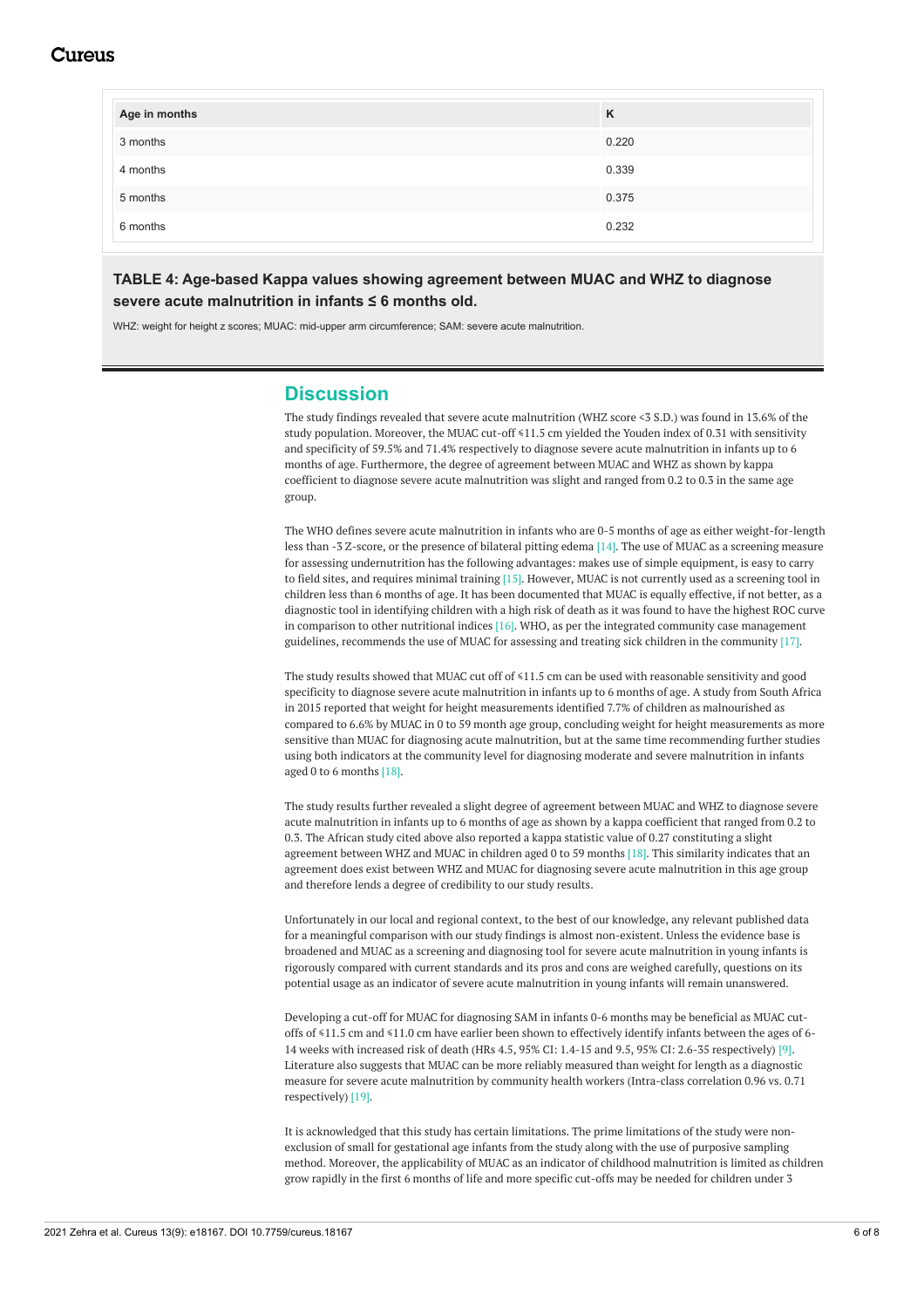months of age. Furthermore, evidence does not suggest occurrence of wasting below two weeks of age so the results cannot be generalized to that population as well.

### **Conclusions**

The MUAC cut-off of ≤11.5 cm yielded a Youden Index with reasonable sensitivity and good specificity implying that MUAC can be used as an indicator with acceptable validity for diagnosing childhood malnutrition children up to 6 months of age in low middle income developing country like Pakistan that has a moderate prevalence of stunting in this age group. It is recommended that the usefulness of MUAC as an indicator to predict malnutrition-associated outcomes other than SAM such as the risk of infections, morbidity and mortality in infants  $\degree$  6 months of age should be assessed in future studies.

## **Additional Information**

#### **Disclosures**

**Human subjects:** Consent was obtained or waived by all participants in this study. Aga Khan University Hospital Ethical Review Committee issued approval 4317-Ped-ERC-16. **Animal subjects:** All authors have confirmed that this study did not involve animal subjects or tissue. **Conflicts of interest:** In compliance with the ICMJE uniform disclosure form, all authors declare the following: **Payment/services info:** All authors have declared that no financial support was received from any organization for the submitted work. **Financial relationships:** All authors have declared that they have no financial relationships at present or within the previous three years with any organizations that might have an interest in the submitted work. **Other relationships:** All authors have declared that there are no other relationships or activities that could appear to have influenced the submitted work.

#### **Acknowledgements**

We thank Dr. Priya Sukhtankar for assistance in write up that greatly improved the manuscript.

#### **References**

- 1. Kerac M, Blencowe H, [Grijalva-Eternod](https://adc.bmj.com/content/96/11/1008.short) C, et. al. : prevalence of wasting among under 6-month-old infants in developing countries and implications of new case definitions using WHO growth standards: a secondary data analysis . Arch Dis Child. 2011, 96:1008-13.
- 2. [Children:](file:////tmp/ https://www.who.int/news-room/fact-sheets/detail/children-reducing-mortality) Reducing Mortality. (2018). Accessed: 2019: https://www.who.int/news-room/fact[sheets/detail/children-reducing-mortality.](file:////tmp/ https://www.who.int/news-room/fact-sheets/detail/children-reducing-mortality)
- 3. WHO child growth standards and the [identification](https://www.who.int/nutrition/publications/severemalnutrition/9789241598163/en/) of severe acute malnutrition in infants and children-A Joint Statement. (2009). Accessed: 2019:
- <https://www.who.int/nutrition/publications/severemalnutrition/9789241598163/en/>.
- 4. Grellety E, Golden MH : [Weight-for-height](https://bmcnutr.biomedcentral.com/articles/10.1186/s40795-016-0049-7) and mid-upper-arm circumference should be used independently to diagnose acute malnutrition: policy implications. BMC Nutr. 2016, 2:10.
- Laillou A, Prak S, de Groot R, et al.: Optimal screening of children with acute [malnutrition](https://dx.doi.org/10.1371/journal.pone.0101159) requires a change in current WHO guidelines as MUAC and WHZ identify different patient groups. PLoS One. 2014, 9:e101159. [10.1371/journal.pone.0101159](https://dx.doi.org/10.1371/journal.pone.0101159)
- 6. Dasgupta R, Sinha D, Jain SK, Prasad V: Screening for SAM in the [community:](https://dx.doi.org/10.1007/s13312-013-0032-1) is MUAC a simple tool? . Indian Pediatr. 2013, 50:154-5. [10.1007/s13312-013-0032-1](https://dx.doi.org/10.1007/s13312-013-0032-1)
- 7. Aguayo VM, Aneja S, Badgaiyan N, Singh K: Mid upper-arm [circumference](https://dx.doi.org/10.1017/S1368980015000543) is an effective tool to identify infants and young children with severe acute malnutrition in India. Public Health Nutr. 2015, 18:3244-8. [10.1017/S1368980015000543](https://dx.doi.org/10.1017/S1368980015000543)
- 8. Ali E, Zachariah R, Shams Z, et al.: Is mid-upper arm [circumference](https://dx.doi.org/10.1093/trstmh/trt018) alone sufficient for deciding admission to a nutritional programme for childhood severe acute malnutrition in Bangladesh?. Trans R Soc Trop Med Hyg. 2013, 107:319-23. [10.1093/trstmh/trt018](https://dx.doi.org/10.1093/trstmh/trt018)
- 9. Mwangome MK, Fegan G, Fulford T, Prentice AM, Berkley JA: Mid-upper arm circumference at age of routine infant vaccination to identify infants at elevated risk of death: a retrospective cohort study in the Gambia. Bull World Health Organ. 2012, 90:887-94. [10.2471/BLT.12.109009](https://dx.doi.org/10.2471/BLT.12.109009)
- 10. Berkley J, Mwangi I, Griffiths K, et al.: Assessment of severe malnutrition among hospitalized children in rural Kenya: comparison of weight for height and mid upper arm [circumference.](https://dx.doi.org/10.1001/jama.294.5.591) JAMA. 2005, 294:591-7. [10.1001/jama.294.5.591](https://dx.doi.org/10.1001/jama.294.5.591)
- 11. [Identification](https://www.who.int/elena/titles/sam_identification_infants/en/) of severe acute malnutrition in infant under 6 months of age . (2019). [https://www.who.int/elena/titles/sam\\_identification\\_infants/en/](https://www.who.int/elena/titles/sam_identification_infants/en/).
- 12. Child Growth [Standards](http://www.who.int/childgrowth/software/en/). (2011). <http://www.who.int/childgrowth/software/en/>.
- 13. Pakistan [Demographic](http://www.humanitarianresponse.info/files/assessments/13._pakistan_demographic_and_health_survey_2017-18.pdf) and Health Survey 2017-18 Key Indicators Report: National Institute of Population studies, Islamabad. (2018).

[http://www.humanitarianresponse.info/files/assessments/13.\\_pakistan\\_demographic\\_and\\_health\\_survey\\_2017-](http://www.humanitarianresponse.info/files/assessments/13._pakistan_demographic_and_health_survey_2017-18.pdf) 18.pdf.

- 14. Nutrition: Severe Acute [Malnutrition](http://www.who.int/nutrition/topics/malnutrition/en/) . (2006). <http://www.who.int/nutrition/topics/malnutrition/en/>.
- 15. Jeyakumar A, Ghugre P, Gadhave S: [Mid-upper-arm](https://dx.doi.org/10.1177/1941406412471848) circumference (MUAC) as a simple measure to assess the nutritional status of adolescent girls as compared with BMI. Infant Child Adolesc Nutr . 2013, 5:22-5. [10.1177/1941406412471848](https://dx.doi.org/10.1177/1941406412471848)
- 16. Briend AE: Use of MUAC for severe acute [malnutrition](https://scholar.google.com/scholar?q=intitle: Use of MUAC for severe acute malnutrition). CMAM forum . 2012,
- 17. [Community-based](https://apps.who.int/iris/handle/10665/331975) health care, including outreach and campaigns, in the context of the COVID-19 pandemic: interim guidance. (2020). Accessed: 2 september 2021: